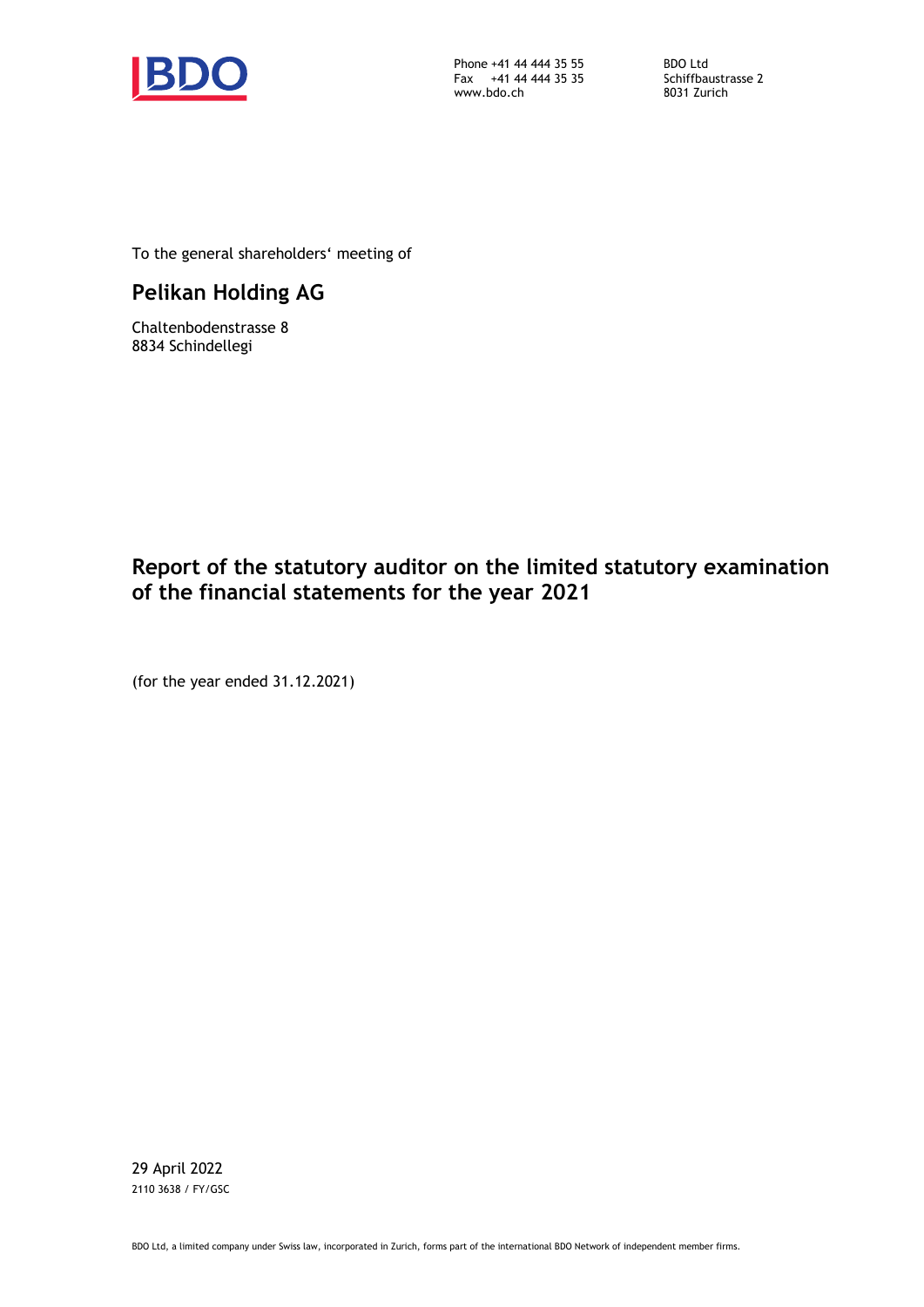

Phone +41 44 444 35 55 Fax +41 44 444 35 35 www.bdo.ch

BDO Ltd Schiffbaustrasse 2 8031 Zurich

#### **Report of the statutory auditor on the limited statutory examination**

to the general shareholders' meeting of

#### **Pelikan Holding AG, Feusisberg**

As statutory auditor, we have examined the financial statements of Pelikan Holding AG, which comprise the balance sheet as at 31 December 2021, and the income statement, the statement of changes in equity and notes for the financial year then ended.

These financial statements are the responsibility of the Board of Directors. Our responsibility is to perform a limited statutory examination on these financial statements. We confirm that we meet the licensing and independence requirements as stipulated by Swiss law.

We conducted our examination in accordance with the Swiss Standard on the Limited Statutory Examination. This standard requires that we plan and perform a limited statutory examination to identify material misstatements in the financial statements. A limited statutory examination consists primarily of inquiries of company personnel and analytical procedures as well as detailed tests of company documents as considered necessary in the circumstances. However, the testing of operational processes and the internal control system, as well as inquiries and further testing procedures to detect fraud or other legal violations, are not within the scope of this examination.

Based on our limited statutory examination, nothing has come to our attention that causes us to believe that the financial statements and the proposal of the Board of Directors for the treatment of accumulated earnings do not comply with Swiss law and the company's articles of incorporation.

Zurich, 29 April 2022



Auditor in Charge Licensed Audit Expert

|  |  |  |       |  |  |  |  |  |  |  |  |  |  | $\odot$ |  |  |
|--|--|--|-------|--|--|--|--|--|--|--|--|--|--|---------|--|--|
|  |  |  | Ella- |  |  |  |  |  |  |  |  |  |  |         |  |  |
|  |  |  |       |  |  |  |  |  |  |  |  |  |  |         |  |  |

Guido Schwengeler

Licensed Audit Expert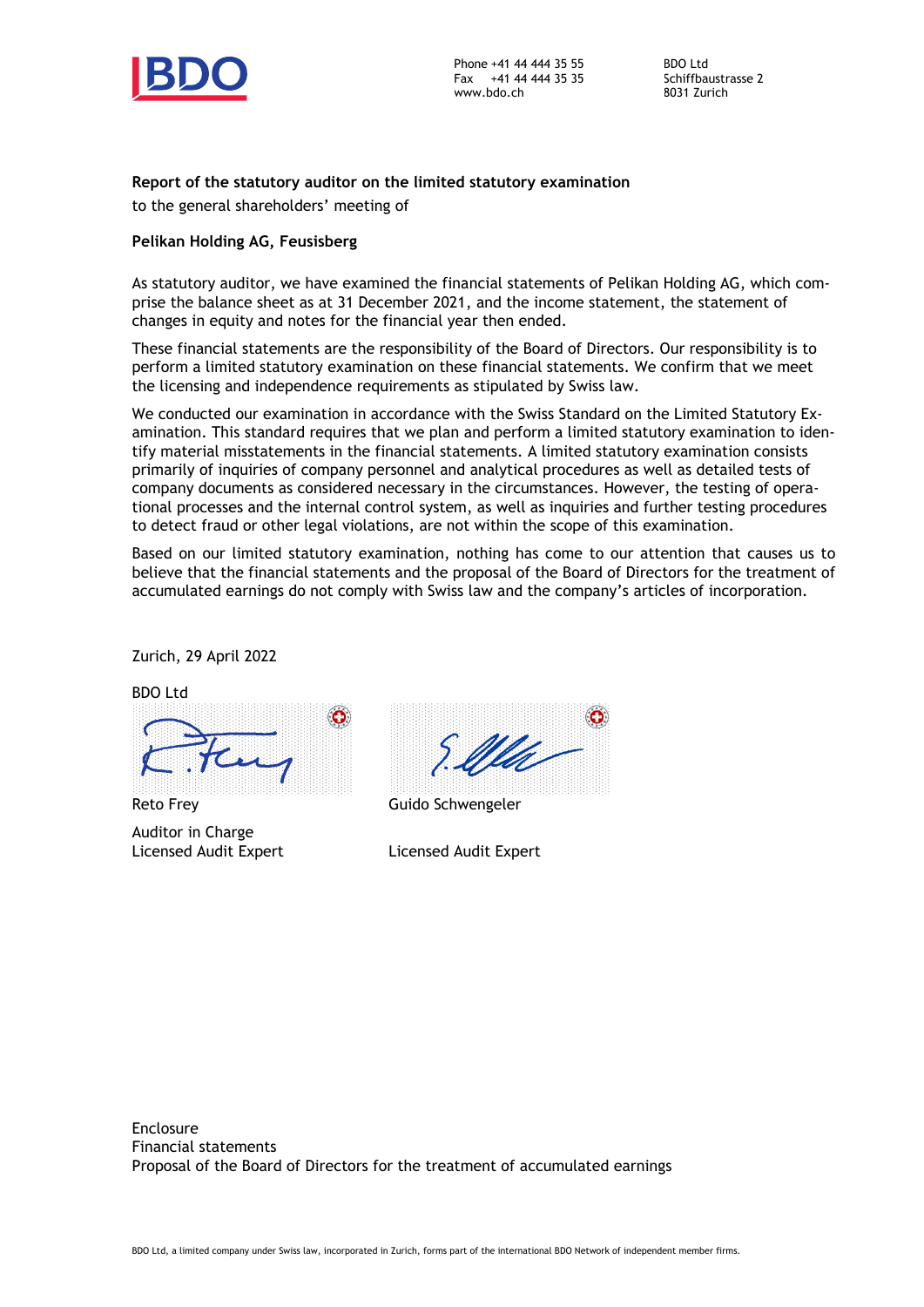# **INCOME STATEMENT FOR THE YEAR ENDED 31 DECEMBER**

|                                |                | 2021            | 2020            |
|--------------------------------|----------------|-----------------|-----------------|
|                                | <b>Note</b>    | <b>CHF(000)</b> | <b>CHF(000)</b> |
| Income from investments        |                | 46,732          |                 |
| <b>Administration expenses</b> | $\overline{2}$ | (114)           | (106)           |
| <b>Exchange differences</b>    |                | 3,804           | 58              |
|                                |                |                 |                 |
| Interest income                |                | 87              | 78              |
| Interest expense               |                | (604)           | (934)           |
| <b>Extraordinary income</b>    | 3              |                 | 10              |
| <b>Extraordinary expenses</b>  | 4              | (3, 847)        | (3,692)         |
|                                |                |                 |                 |
| <b>Result before taxation</b>  |                | 46,058          | (4,586)         |
|                                |                |                 |                 |
| <b>Taxes</b>                   | 5              | (7)             | (12)            |
| Net result for the year        |                | 46,051          | (4, 598)        |
|                                |                |                 |                 |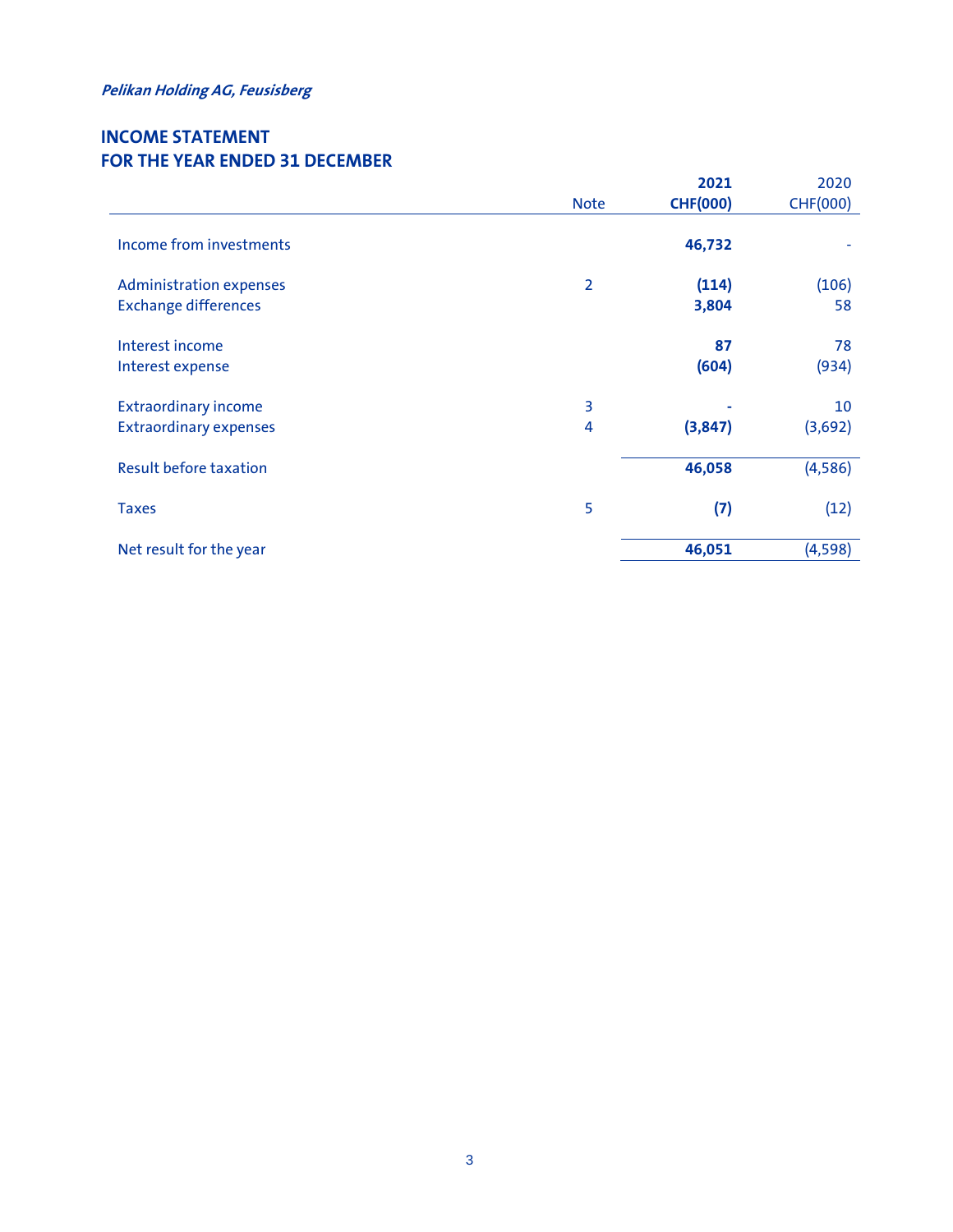# **BALANCE SHEET AS AT 31 DECEMBER**

|                                                   |             | 2021            | 2020            |
|---------------------------------------------------|-------------|-----------------|-----------------|
|                                                   | <b>Note</b> | <b>CHF(000)</b> | <b>CHF(000)</b> |
| <b>ASSETS</b>                                     |             |                 |                 |
| <b>Current assets</b>                             |             |                 |                 |
| <b>Bank</b>                                       |             | 422             | 4               |
| Receivables from subsidiary companies             | 6           | 17,286          | 3,898           |
|                                                   |             | 17,708          | 3,902           |
| <b>Non-current assets</b>                         |             |                 |                 |
| Investments                                       | 7           | 117,707         | 117,707         |
|                                                   |             | 117,707         | 117,707         |
| <b>TOTAL ASSETS</b>                               |             | 135,415         | 121,609         |
| <b>EQUITY AND LIABILITIES</b>                     |             |                 |                 |
| <b>Current liabilities</b>                        |             |                 |                 |
| Interest-bearing payables to subsidiary companies | 8           | 20,897          | 33,320          |
| Other liabilities to third parties                |             | 32              | 40              |
| Short term provision                              |             | 2,450           | 2,450           |
| <b>Tax provision</b>                              |             | 4,362           | 4,362           |
|                                                   |             | 27,741          | 40,172          |
| <b>Non-current liabilities</b>                    |             |                 |                 |
| Interest-bearing payables to parent               | 9           |                 | 19,814          |
|                                                   |             |                 | 19,814          |
| <b>Shareholders' equity</b>                       |             |                 |                 |
| Capital stock                                     | 10          | 100,100         | 100,100         |
| <b>Statutory reserves</b>                         | 11          | 1,166           | 1,166           |
| Accumulated profit / (deficit)                    |             | 6,408           | (39, 643)       |
|                                                   |             | 107,674         | 61,623          |
| <b>TOTAL EQUITY AND LIABILITIES</b>               |             | 135,415         | 121,609         |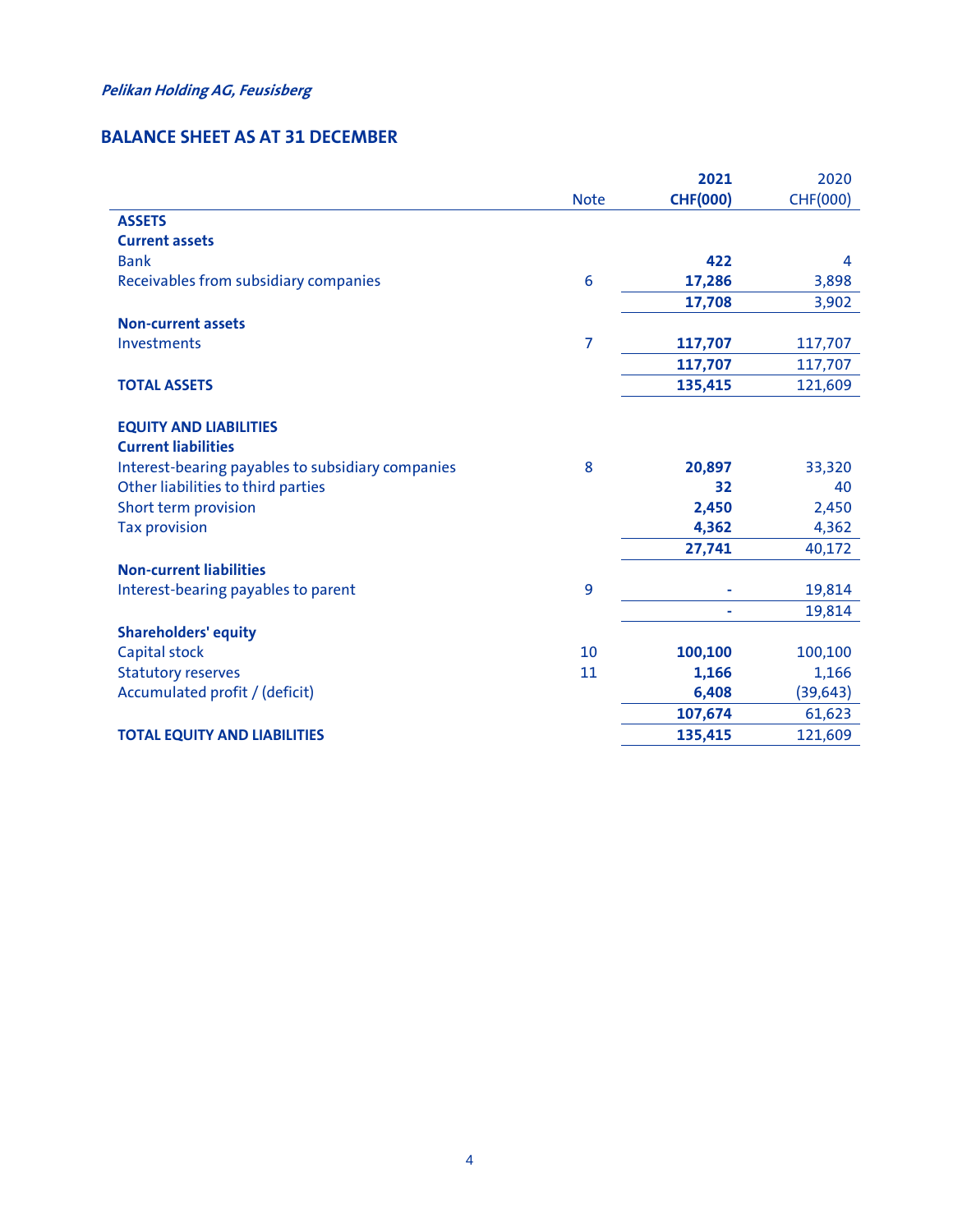# **STATEMENT OF CHANGES IN EQUITY FOR THE YEAR ENDED 31 DECEMBER**

| <b>CHF (000)</b>            | Capital<br>stock | Statutory<br>reserves | Accumulated<br>deficit | <b>Total</b><br>Equity |
|-----------------------------|------------------|-----------------------|------------------------|------------------------|
|                             |                  |                       |                        |                        |
| Balance 1 Jan. 2020         | 100,100          | 1,166                 | (35, 045)              | 66,221                 |
| Result 2020                 | ٠                | ٠                     | (4,598)                | (4,598)                |
| <b>Balance 31 Dec. 2020</b> | 100,100          | 1,166                 | (39, 643)              | 61,623                 |
| Result 2021                 | ٠                | ÷                     | 46,051                 | 46,051                 |
| <b>Balance 31 Dec. 2021</b> | 100,100          | 1,166                 | 6,408                  | 107,674                |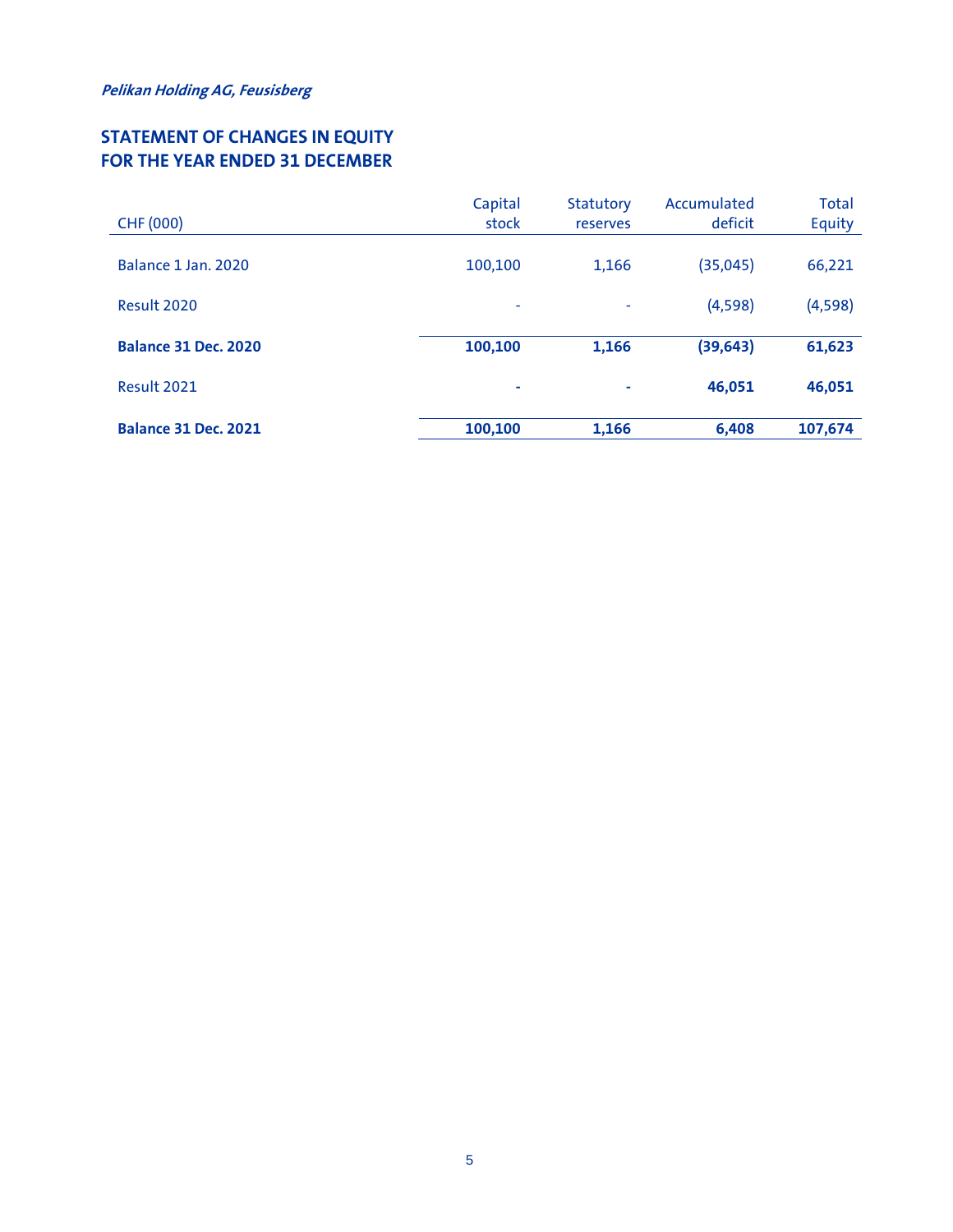#### **NOTES TO THE FINANCIAL STATEMENTS 2021**

#### **1. Accounting policies and other information**

Pelikan Holding AG is preparing its financial statements according to Swiss law especially the articles 957 to 962 OR. The changes in Swiss law were adapted in 2015 for the first time.

Pelikan Holding AG is not preparing consolidated financial statements. Pelikan Holding AG uses the exemptions of article 963a OR and is referring to the annual financial statements of its parent Pelikan International Corporation Berhad, Malaysia.

Furthermore, Pelikan Holding AG is preparing its financial statements with the exemptions of article 961d OR because the parent company Pelikan International Corporation Berhad prepares its consolidated financial statements in accordance with an accepted accounting standard (IFRS).

Pelikan Holding AG is an Aktiengesellschaft with its domicile in Feusisberg. Pelikan Holding AG has no direct employees.

#### **2. Administration expenses**

| <b>CHF (000)</b>                          | 2021 | 2020 |
|-------------------------------------------|------|------|
|                                           |      |      |
| Audit Fees / Legal and consulting charges | 54   | 56   |
| Charges from subsidiaries                 | 39   | 35   |
| Share register                            | 15   | ٠    |
| <b>Annual General Meeting</b>             |      | 6    |
| Other                                     |      | q    |
| Total                                     | 114  | 106  |

#### **3. Extraordinary income**

| CHF (000)                             | 2021 | 2020 |
|---------------------------------------|------|------|
|                                       |      |      |
| Gain from liquidation of a subsidiary |      |      |
| Total                                 |      |      |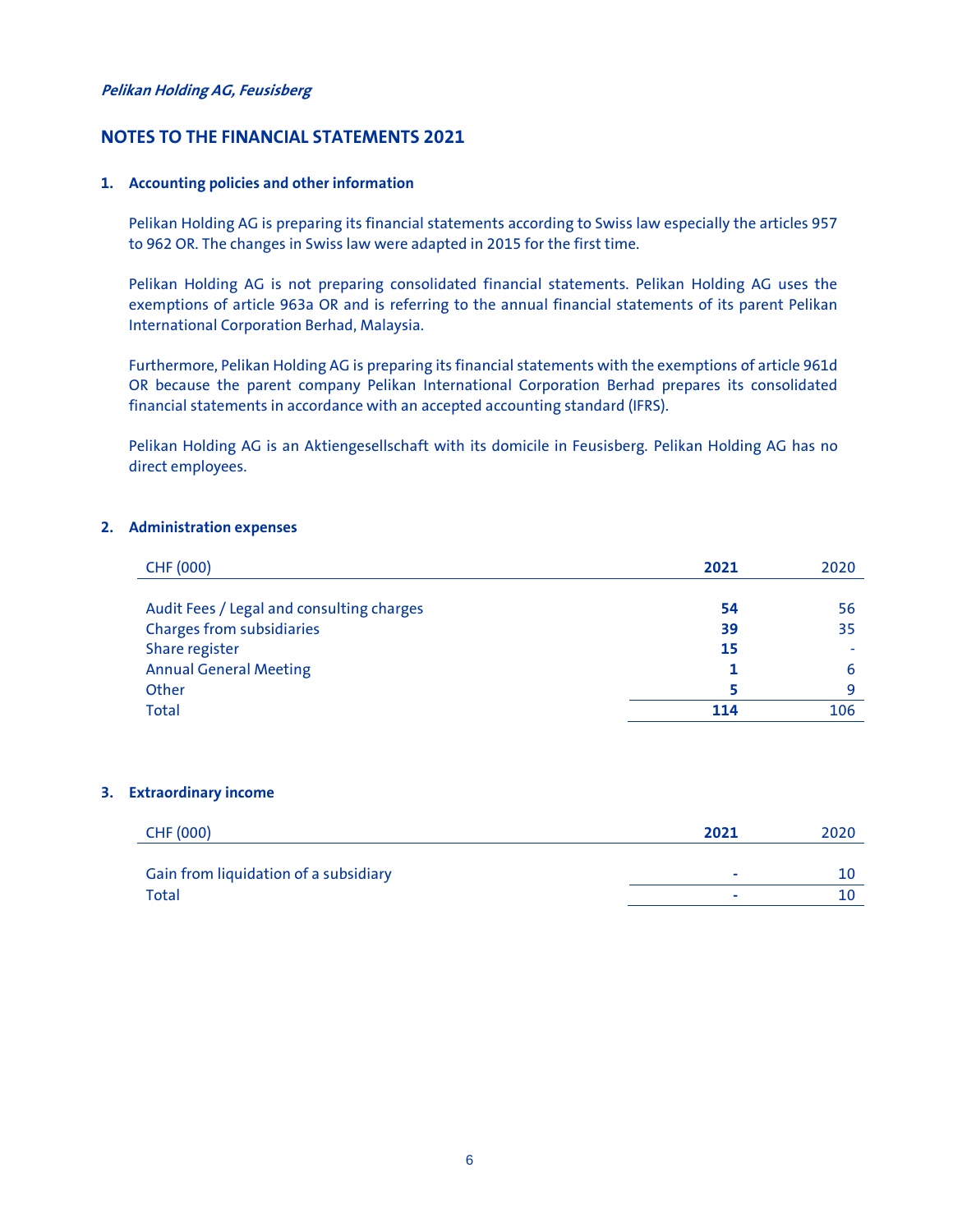# **4. Extraordinary expenses**

| CHF (000)                                                             | 2021  | 2020  |
|-----------------------------------------------------------------------|-------|-------|
|                                                                       |       |       |
| Value adjustment for waiver of loan with debt warrant to a subsidiary | 2.947 | 3,299 |
| Value adjustment for receivables from a subsidiary                    | 845   |       |
| Value adjustment for waiver of loan to subsidiaries                   | 55    | 138   |
| Provision for guarantee for a subsidiary                              | ۰     | 255   |
| Total                                                                 | 3,847 | 3,692 |

### **5. Taxes**

| CHF (000)        | 2021 | 2020 |
|------------------|------|------|
|                  |      |      |
| Capital tax      |      |      |
| <b>Stamp tax</b> | ۰    |      |
| <b>Total</b>     |      |      |

# **6. Short-term receivables from subsidiary companies**

| CHF (000)                               | 2021   | 2020  |
|-----------------------------------------|--------|-------|
|                                         |        |       |
| Pelikan Group GmbH and its subsidiaries | 16,450 | 3.040 |
| Pelikan Austria GesmbH                  | 836    | 858   |
| Total                                   | 17.286 | 3,898 |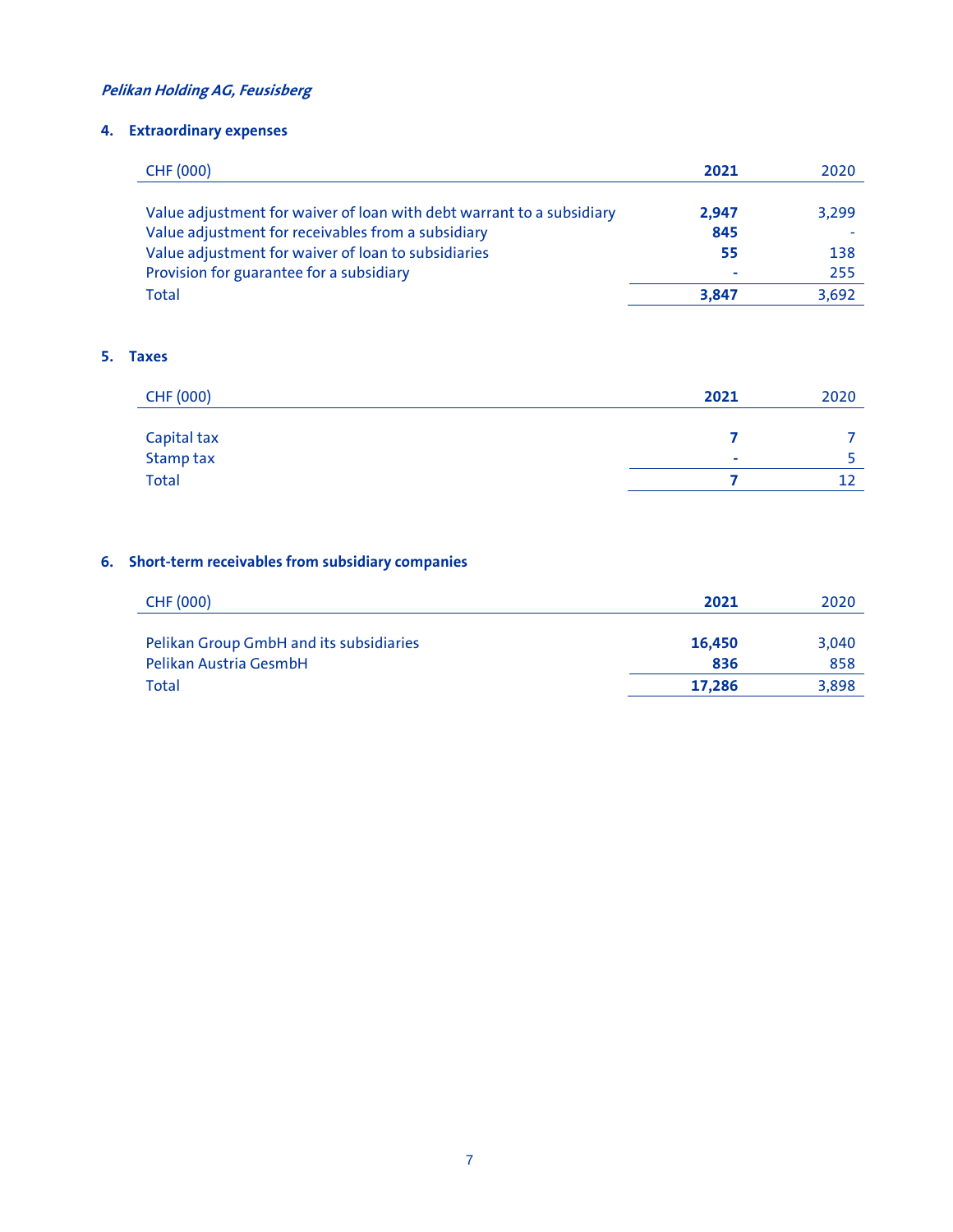#### **7. Investments**

|                                |                                                    |            |                          | <b>Group</b>           | thereof<br>directly held<br>by Pelikan     |                  |
|--------------------------------|----------------------------------------------------|------------|--------------------------|------------------------|--------------------------------------------|------------------|
| <b>Country and</b><br>location | <b>Name</b>                                        |            | Capital stock in<br>1000 | <b>Holding</b><br>in % | <b>Holding AG in</b><br>%                  | <b>Operation</b> |
| <b>EUROPE</b>                  |                                                    |            |                          |                        |                                            |                  |
|                                |                                                    |            |                          |                        |                                            |                  |
| <b>Austria</b>                 |                                                    |            |                          |                        |                                            |                  |
| <b>Wiener Neudorf</b>          | Pelikan Austria GesmbH                             | <b>EUR</b> | 872                      | 100                    | 100                                        | D                |
| <b>France</b>                  |                                                    |            |                          |                        |                                            |                  |
| Les Ulis                       | <b>Pelikan France SAS</b>                          | <b>EUR</b> | 250                      | 100                    | 100                                        | O                |
| <b>Germany</b>                 |                                                    |            |                          |                        |                                            |                  |
| <b>Berlin</b>                  | Pelikan Group GmbH                                 | <b>EUR</b> | 50,000                   | 51.4                   | 51.4                                       | н                |
| <b>Brilon</b>                  | Linea GmbH i.L.                                    | <b>EUR</b> | 237                      | 100                    | 90                                         | O                |
| Hanover                        | Kreuzer Produktion + Vertrieb GmbH                 | <b>EUR</b> | 26                       | 20                     | $\mathbf{0}$                               | O                |
| <b>Hanover</b>                 | <b>Pelikan GmbH</b>                                | <b>EUR</b> | 7,670                    | 100                    | $\mathbf{0}$                               | S                |
| Hanover                        | Pelikan Hardcopy Distribution                      | <b>EUR</b> | 25                       | 100                    | 100                                        | O                |
|                                | <b>Verwaltung GmbH</b>                             |            |                          |                        |                                            |                  |
| Hanover                        | Pelikan PBS-Produktion Verwaltungs-                | <b>EUR</b> | 26                       | 100                    | 100                                        | O                |
| Hanover                        | <b>GmbH</b><br>Pelikan PBS-Produktionsgesellschaft | <b>EUR</b> | 1,100                    | 100                    | 100                                        | P                |
|                                | mbH & Co. KG                                       |            |                          |                        |                                            |                  |
| <b>Greece</b>                  |                                                    |            |                          |                        |                                            |                  |
| Markopoulo-Attica              | Pelikan Hellas E.P.E.                              | <b>EUR</b> | 497                      | 100                    | 100                                        | D                |
|                                |                                                    |            |                          |                        |                                            |                  |
| <b>LATIN-AMERICA</b>           |                                                    |            |                          |                        |                                            |                  |
| Venezuela                      |                                                    |            |                          |                        |                                            |                  |
| Caracas                        | Artof C.A.                                         | <b>VEB</b> | 50,020                   | 25                     | 25                                         | O                |
| <b>OTHER COUNTRIES</b>         |                                                    |            |                          |                        |                                            |                  |
| <b>Malaysia</b>                |                                                    |            |                          |                        |                                            |                  |
| <b>Shah Alam</b>               | Pelikan Asia Sdn. Bhd.                             | <b>MYR</b> | 10,500                   | 100                    | 100                                        | D                |
| <b>Turkey</b>                  |                                                    |            |                          |                        |                                            |                  |
|                                | Pelikan Ofis Ve Kirtasiye Malzemeleri              |            |                          |                        |                                            |                  |
| Istanbul                       | <b>Ticaret Ltd Sirketi</b>                         | <b>TRY</b> | 100                      | 60                     | 60                                         | D                |
|                                |                                                    |            |                          |                        |                                            |                  |
| <b>Operation:</b>              | P = Production companies                           |            | H = Holding companies    |                        |                                            |                  |
|                                | D = Distribution companies                         |            |                          |                        | O = Companies without operational activity |                  |
|                                | S = Service/Real estate companies                  |            |                          |                        |                                            |                  |

The subsidiary Pelikan Costa Rica S.A. has been liquidated on 17 April 2020.

Furthermore, ReMerch GmbH has been liquidated on 30 September 2020.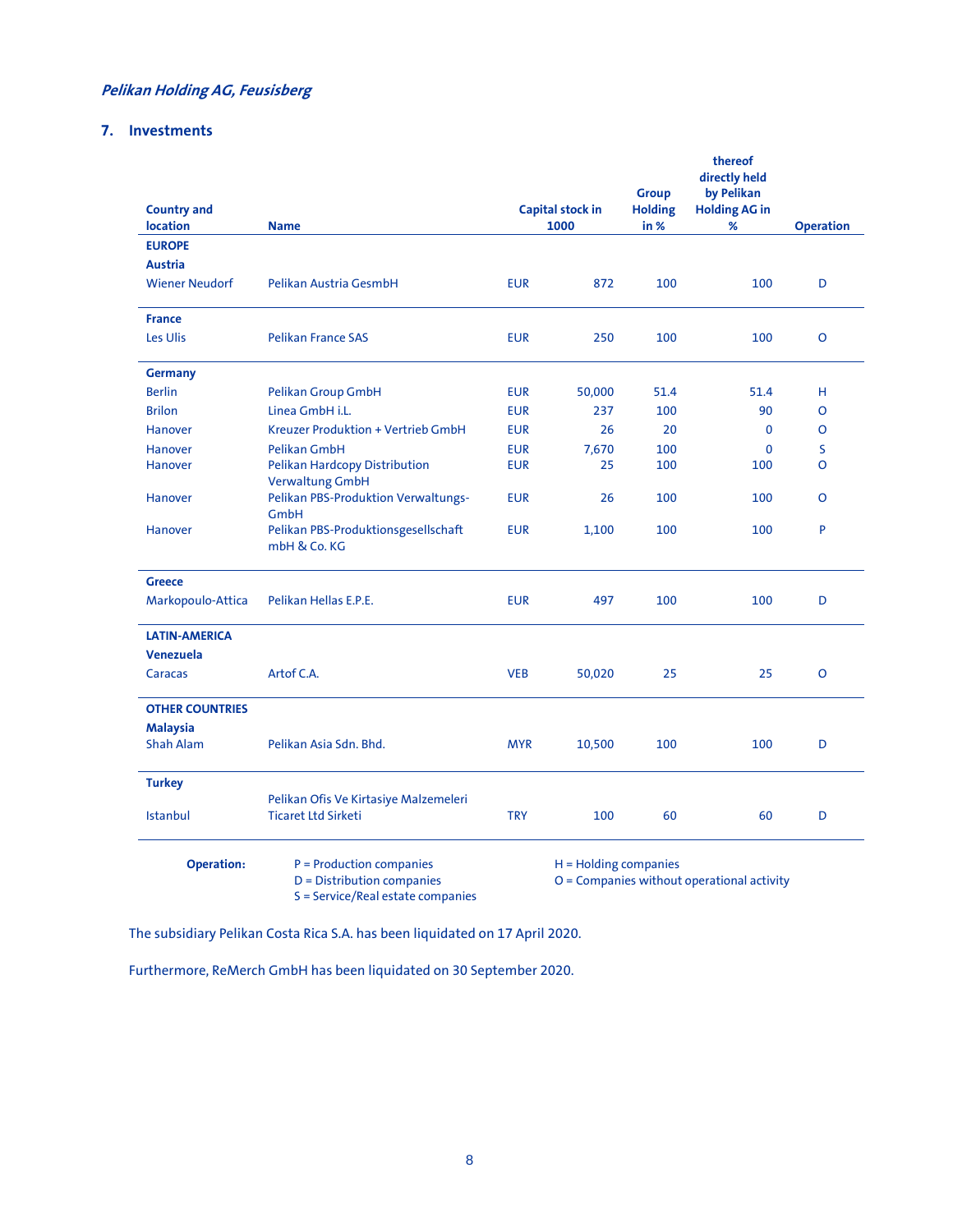### **7. Investments (contd.)**

The indirect investments via the subsidiary Pelikan Group GmbH, Berlin are included in the following table.

| <b>Country and</b>     |                                            |            |                       | <b>Pelikan Holding</b><br><b>AG Group</b> | thereof directly<br>held by Pelikan |
|------------------------|--------------------------------------------|------------|-----------------------|-------------------------------------------|-------------------------------------|
| location               | <b>Name</b>                                |            | Capital stock in 1000 | <b>Holding in %</b>                       | <b>Holding AG in %</b>              |
| <b>Germany</b>         |                                            |            |                       |                                           |                                     |
| <b>Berlin</b>          | Convex Schreibwaren-Handels GmbH           | <b>EUR</b> | 26                    | 51.4                                      | $\mathbf 0$                         |
| <b>Falkensee</b>       | eCom Logistik GmbH                         | <b>EUR</b> | 25                    | 51.4                                      | $\mathbf 0$                         |
| Hanover                | Pelikan Vertriebsgesellschaft mbH & Co. KG | <b>EUR</b> | 2,100                 | 51.4                                      | $\mathbf{0}$                        |
| Hanover                | Pelikan Vertrieb Verwaltungs GmbH          | <b>EUR</b> | 26                    | 51.4                                      | $\mathbf 0$                         |
| <b>Belgium</b>         |                                            |            |                       |                                           |                                     |
| Groot-Bijgaarden       | Pelikan N.V./S.A.                          | <b>EUR</b> | 837                   | 51.4                                      | $\mathbf 0$                         |
| <b>Bulgaria</b>        |                                            |            |                       |                                           |                                     |
| Sofia                  | Herlitz Bulgaria EooD                      | <b>BGN</b> | 5                     | 51.4                                      | $\mathbf{0}$                        |
| <b>Czech Republic</b>  |                                            |            |                       |                                           |                                     |
| Cestlice               | Herlitz Spol. s.r.o.                       | <b>CZK</b> | 200                   | 51.4                                      | $\mathbf 0$                         |
| <b>Hungaria</b>        |                                            |            |                       |                                           |                                     |
| <b>Budapest</b>        | Herlitz Hungaria Kft                       | <b>HUF</b> | 3,000                 | 51.4                                      | 0                                   |
| <b>Italy</b>           |                                            |            |                       |                                           |                                     |
| Milan                  | Pelikan Italia S.p.A.                      | <b>EUR</b> | 900                   | 51.4                                      | $\mathbf 0$                         |
| Poland                 |                                            |            |                       |                                           |                                     |
| Przezmierowo           | Herlitz Spolka z o.o.                      | <b>PLN</b> | 20,547                | 51.4                                      | $\mathbf 0$                         |
| <b>Romania</b>         |                                            |            |                       |                                           |                                     |
| <b>Targu Mures</b>     | Herlitz Romania srl                        | <b>RON</b> | 462                   | 26.2                                      | $\mathbf 0$                         |
| <b>Switzerland</b>     |                                            |            |                       |                                           |                                     |
| Feusisberg             | Pelikan (Schweiz) AG                       | <b>CHF</b> | 500                   | 51.4                                      | $\mathbf 0$                         |
| <b>LATIN-AMERICA</b>   |                                            |            |                       |                                           |                                     |
| <b>Argentina</b>       |                                            |            |                       |                                           |                                     |
| <b>Buenos Aires</b>    | Pelikan Argentina S.A.                     | <b>ARS</b> | 30,000                | 51.4                                      | 0                                   |
| <b>Colombia</b>        |                                            |            |                       |                                           |                                     |
| <b>Bogota</b>          | Pelikan Colombia S.A.S.                    | <b>COP</b> | 15,487,749            | 51.4                                      | $\mathbf 0$                         |
| <b>Mexico</b>          |                                            |            |                       |                                           |                                     |
| Puebla                 | Pelikan Mexico S.A.                        | <b>MXP</b> | 20,120                | 51.4                                      | $\mathbf 0$                         |
| <b>OTHER COUNTRIES</b> |                                            |            |                       |                                           |                                     |
| <b>Japan</b>           |                                            |            |                       |                                           |                                     |
| <b>Tokyo</b>           | Pelikan Japan K.K.                         | <b>JPY</b> | 100,000               | 51.4                                      | $\mathbf 0$                         |
| <b>Malaysia</b>        |                                            |            |                       |                                           |                                     |
| <b>Shah Alam</b>       | <b>Pelikan Procurement SDN BHD</b>         | <b>MYR</b> | 1,000                 | 51.4                                      | $\mathbf 0$                         |
| <b>United Arab</b>     |                                            |            |                       |                                           |                                     |
| <b>Emirates</b>        |                                            |            |                       |                                           |                                     |
| Sharjah                | Pelikan Middle East FZE                    | <b>USD</b> | 501                   | 51.4                                      | $\mathbf 0$                         |
| <b>Taiwan</b>          |                                            |            |                       |                                           |                                     |
| <b>Taipeh</b>          | Pelikan Taiwan Co. LTD                     | <b>TWD</b> | 2,500                 | 51.4                                      | $\mathbf 0$                         |

The subsidiary Pelikan S.A. (Spain) has been liquidated on 24.01.2020. Furthermore, Herlitz Slovakia s.r.o. has been liquidated on 03.12.2020.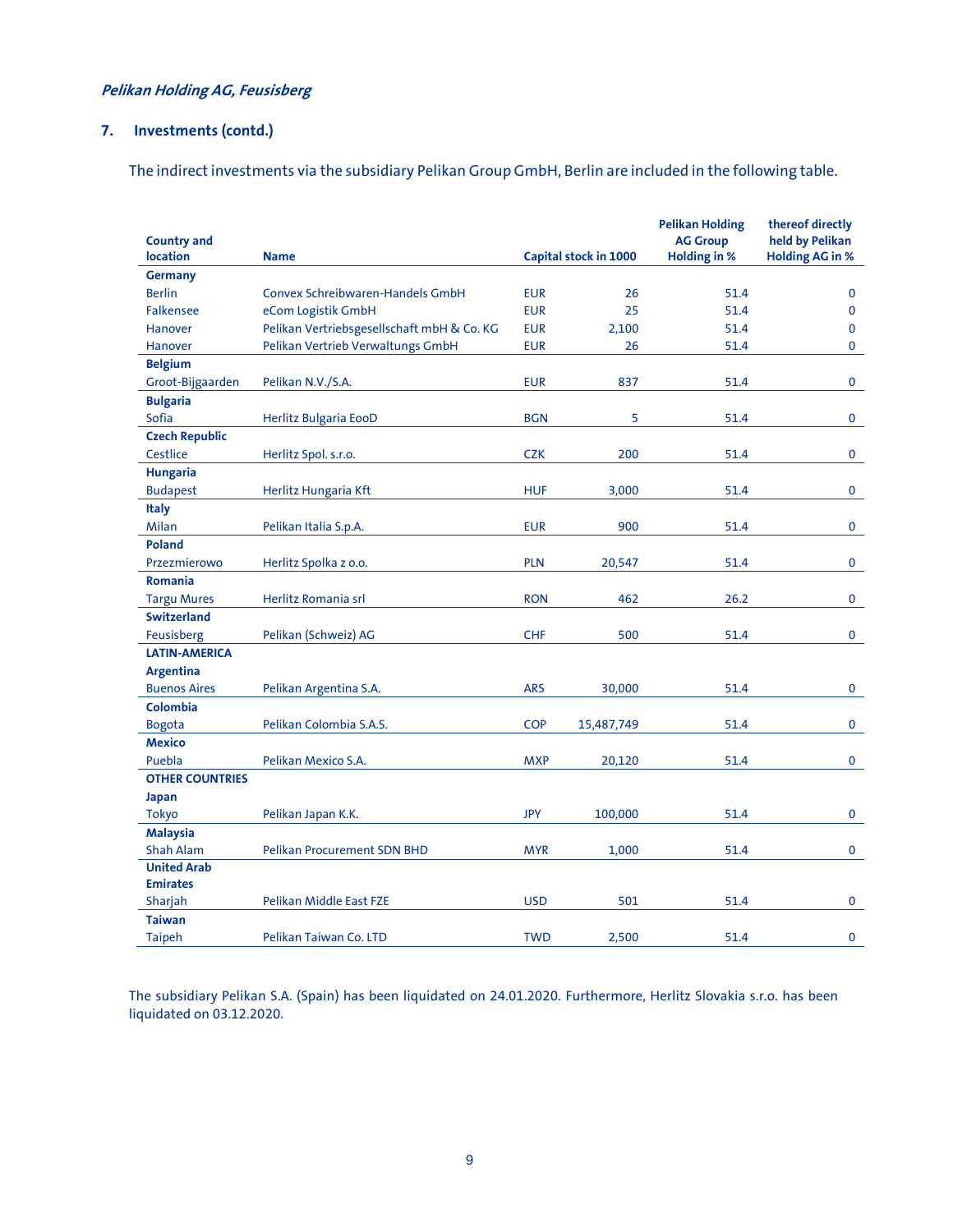#### **8. Interest-bearing payables to subsidiary companies**

| <b>CHF (000)</b>                                          | 2021   | 2020   |
|-----------------------------------------------------------|--------|--------|
|                                                           |        |        |
| Pelikan PBS Produktionsgesellschaft mbH & Co.KG           | 15,843 | 25,406 |
| Pelikan Group GmbH and its subsidiaries                   | 4.829  | 7,677  |
| Pelikan Ofis Ve Kirtasiye Malzemeleri Ticaret Ltd Sirketi | 219    | 224    |
| Pelikan Hardcopy Distribution Verwaltungs GmbH            | 6      | 13     |
| Total                                                     | 20,897 | 33,320 |

#### **9. Payables to parent**

At the end of 2020, these are payables to the parent, Pelikan International Corporation Berhad.

#### **10. Capital stock**

At 31 December 2021, the capital stock of CHF 100.1 million comprises the following shares:

1,540,000 Registered shares of nominal CHF 65

#### **11. Statutory reserves**

Statutory reserves are not distributable to shareholders.

#### **12. Contingent liabilities/ Guarantees**

Pelikan Holding AG granted letters of comfort, guarantees and an additional assumption of debt to banks and financial institutions in favour of its subsidiaries for credit line of a maximum of CHF 2.2 million (2020: CHF 2.3 million).

#### **13. Business Environment**

As at 31 January 2020, World Health Organization (WHO) has named the spread of COVID-19 (so called Corona) a Public Health Emergency of International Concern. Board of Directors and Management of Pelikan Holding AG are looking on the development with care and decide on necessary measures if needed.

Financial risks for Pelikan Holding AG could arise due to the investment in Pelikan Group GmbH and the corresponding investment valuation for this subsidiary. A significant impact to this sub-group could then weaken the equity position of Pelikan Holding AG. Board of Directors and Management do not expect significant impacts for Pelikan Holding AG at this stage, but this can change during the course of the pandemic.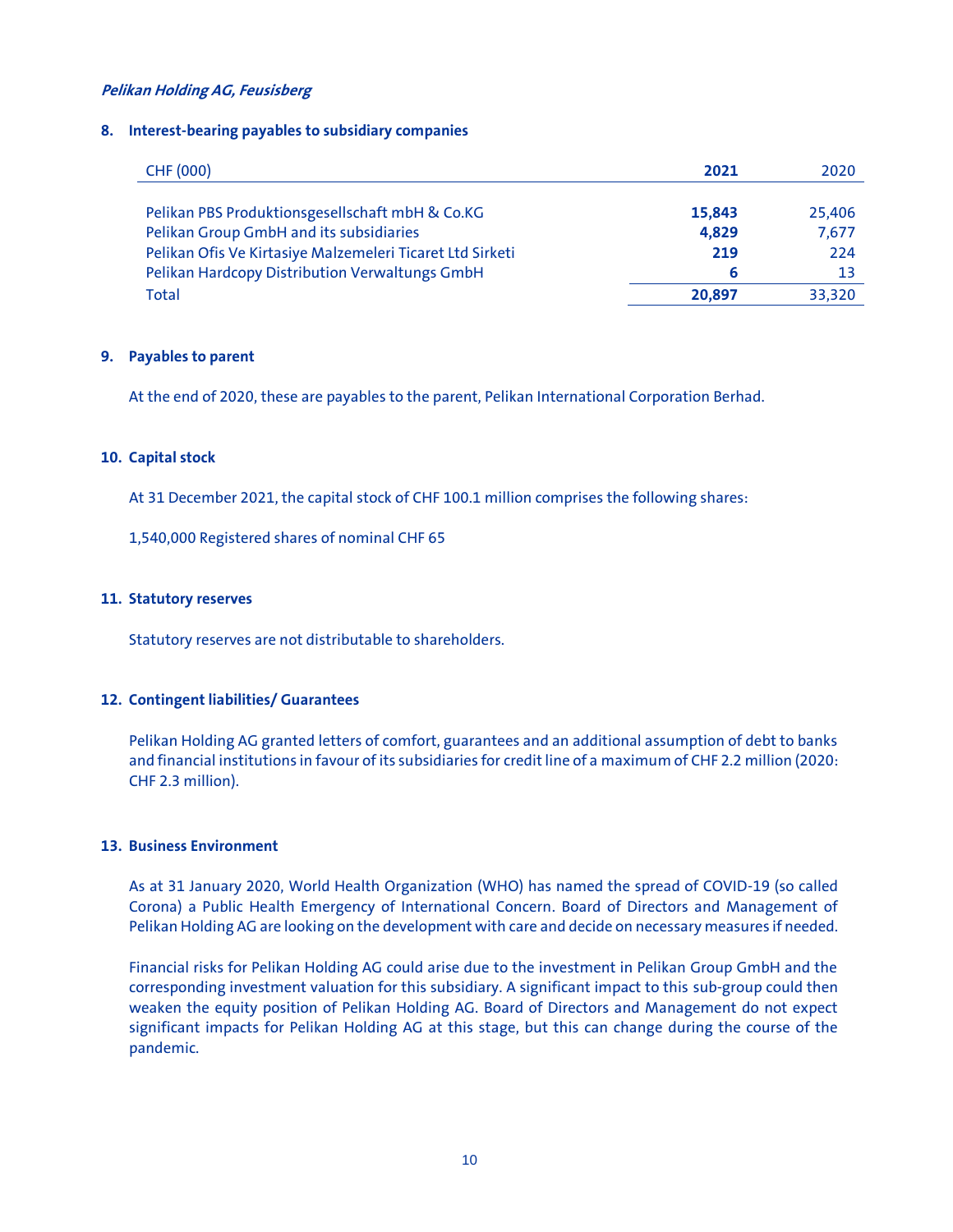#### **14. Events after the balance sheet date**

These statutory financial statements were approved by the Board of Directors on 29 April 2022.

No other significant events have occurred since the balance sheet date and up to 29 April 2022, which could have an impact on these financial statements or which are required to be disclosed.